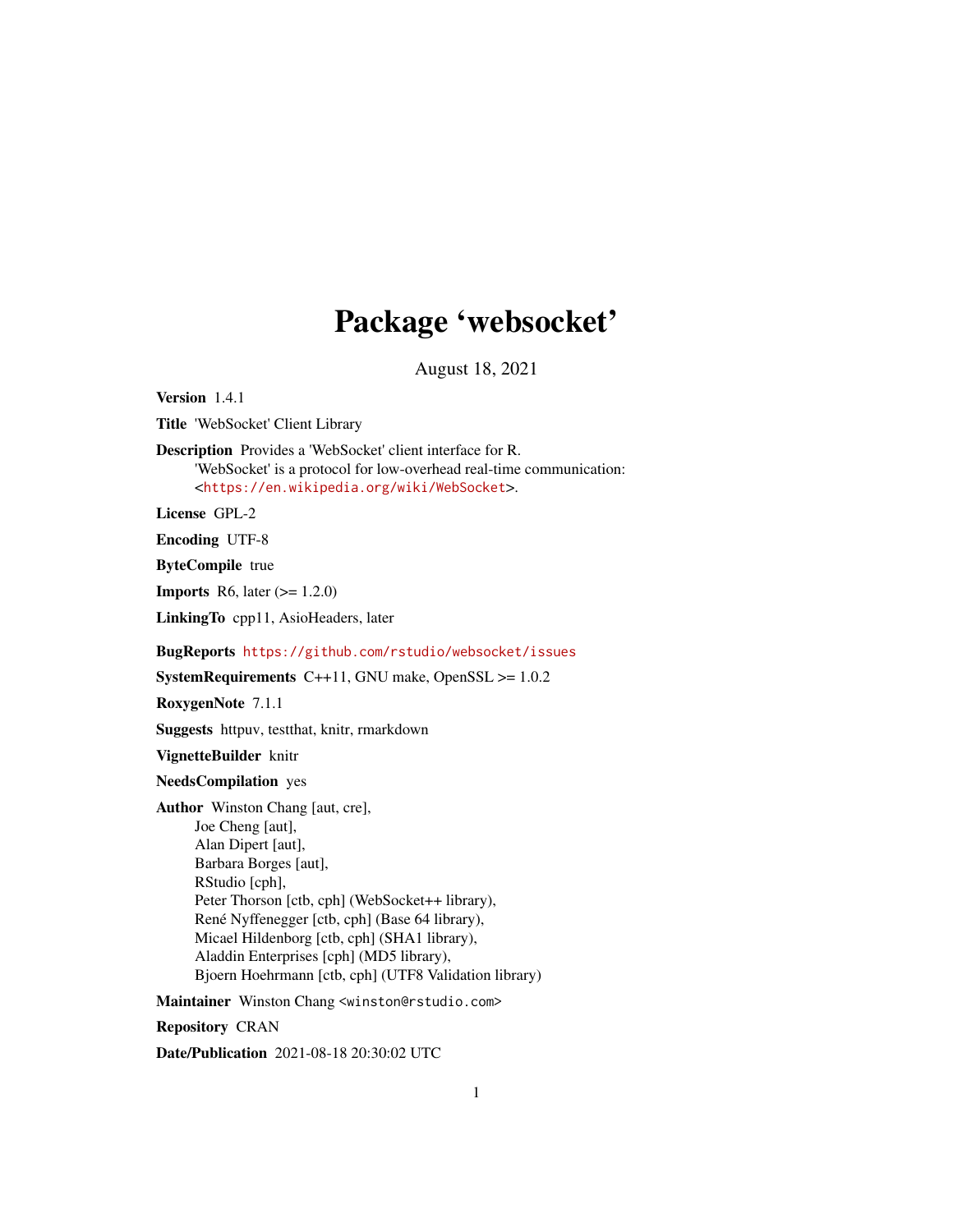### <span id="page-1-0"></span>R topics documented:

| WebSocket |  |
|-----------|--|
|-----------|--|

#### **Index** [5](#page-4-0). The second state of the second state of the second state of the second state of the second state of the second state of the second state of the second state of the second state of the second state of the second

#### WebSocket *Create a WebSocket client*

#### Description

```
WebSocket$new(url,
 protocols = character(0),headers = NULL,
 autoConnect = TRUE,
 accessLogChannels = c("none"),
 errorLogChannels = NULL,
 maxMessageSize = 32 \times 1024 \times 1024)
```
#### Arguments

| url               | The WebSocket URL. Should begin with ws:// or wss://.                                                                                                                                                                                                                                                                                                                                                                                                |
|-------------------|------------------------------------------------------------------------------------------------------------------------------------------------------------------------------------------------------------------------------------------------------------------------------------------------------------------------------------------------------------------------------------------------------------------------------------------------------|
| protocols         | Zero or more WebSocket sub-protocol names to offer to the server during the<br>opening handshake.                                                                                                                                                                                                                                                                                                                                                    |
| headers           | A named list or character vector representing keys and values of headers in the<br>initial HTTP request.                                                                                                                                                                                                                                                                                                                                             |
| autoConnect       | If set to 'FALSE', then constructing the WebSocket object will not automatically<br>cause the connection to be established. This can be used if control will return<br>to R before event handlers can be set on the WebSocket object (i.e. you are<br>constructing a WebSocket object manually at an interactive R console); after<br>you are done attaching event handlers, you must call 'ws\$connect()' to establish<br>the WebSocket connection. |
| accessLogChannels |                                                                                                                                                                                                                                                                                                                                                                                                                                                      |
|                   | A character vector of access log channels that are enabled. Defaults to "none",<br>which displays no normal, websocketpp logging activity. Setting accessLogChannels<br>= NULL will use default websocketpp behavior. Multiple access logging levels<br>may be passed in for them to be enabled.<br>A few commonly used access logging values are:                                                                                                   |
|                   | "all" Special aggregate value representing "all levels"<br>"none" Special aggregate value representing "no levels"                                                                                                                                                                                                                                                                                                                                   |
|                   | "rerror" Recoverable error. Recovery may mean cleanly closing the connec-<br>tion with an appropriate error code to the remote endpoint.                                                                                                                                                                                                                                                                                                             |
|                   | "fatal" Unrecoverable error. This error will trigger immediate unclean termi-<br>nation of the connection or endpoint.                                                                                                                                                                                                                                                                                                                               |
|                   | All logging levels are explained in more detail at https://docs.websocketpp.<br>org/reference_8logging.html.                                                                                                                                                                                                                                                                                                                                         |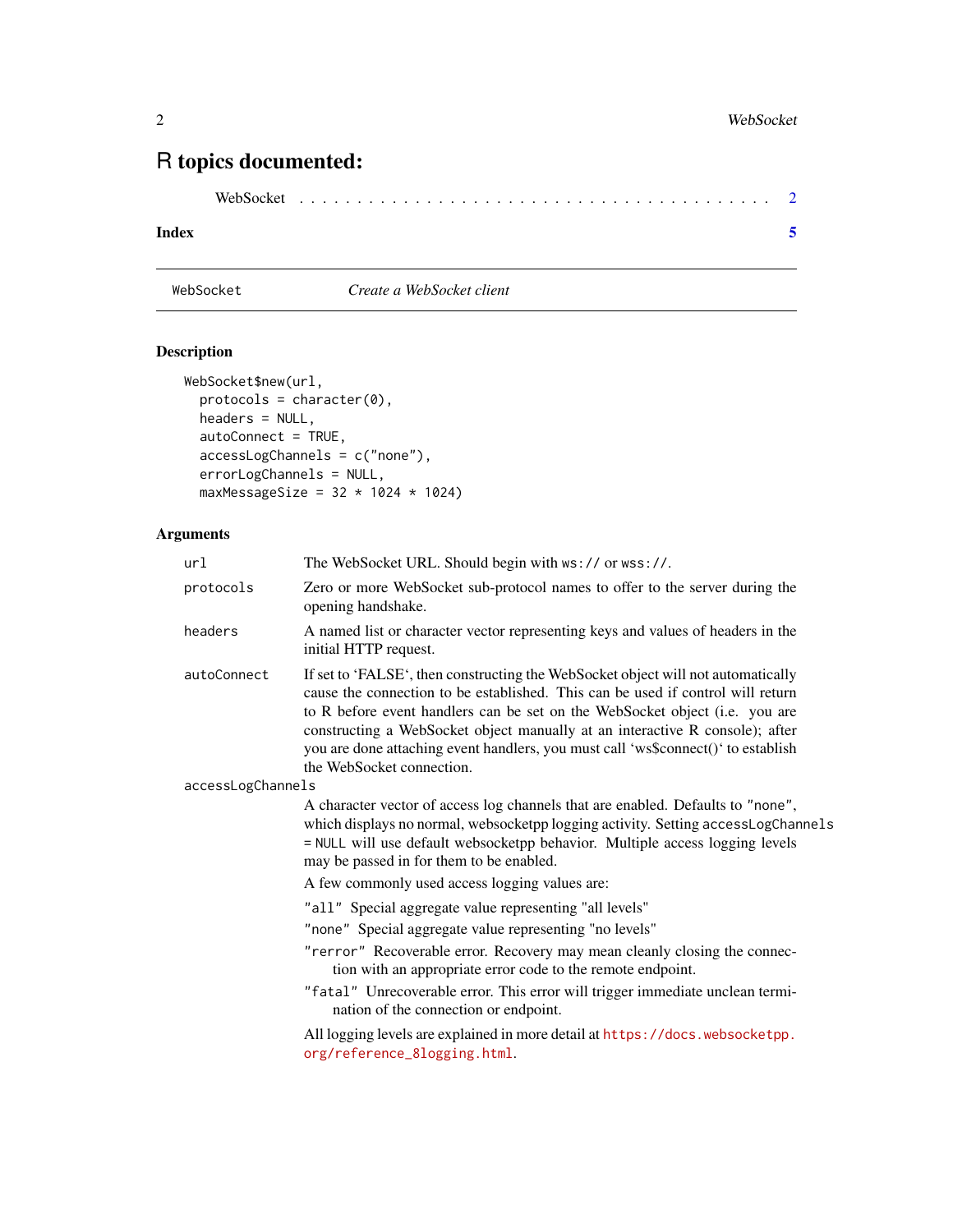#### WebSocket 3 3

| errorLogChannels |                                                                                                                                                                                                                   |
|------------------|-------------------------------------------------------------------------------------------------------------------------------------------------------------------------------------------------------------------|
|                  | A character vector of error log channels that are displayed. The default value<br>is NULL, which will use default websocketpp behavior. Multiple error logging<br>levels may be passed in for them to be enabled. |
|                  | A few commonly used error logging values are:                                                                                                                                                                     |
|                  | "all" Special aggregate value representing "all levels"                                                                                                                                                           |
|                  | "none" Special aggregate value representing "no levels"                                                                                                                                                           |
|                  | "connect" One line for each new connection that is opened                                                                                                                                                         |
|                  | "disconnect" One line for each new connection that is closed                                                                                                                                                      |
|                  | All logging levels are explained in more detail at https://docs.websocketpp.<br>org/reference_8logging.html.                                                                                                      |
|                  | maxMessageSize The maximum size of a message in bytes. If a message larger than this is sent,<br>the connection will fail with the message_too_big protocol error.                                                |

#### Details

A WebSocket object has four events you can listen for, by calling the corresponding 'onXXX' method and passing it a callback function. All callback functions must take a single 'event' argument. The 'event' argument is a named list that always contains a 'target' element that is the WebSocket object that originated the event, plus any other relevant data as detailed below.

- onMessage Called each time a message is received from the server. The event will have a 'data' element, which is the message content. If the message is text, the 'data' will be a one-element character vector; if the message is binary, it will be a raw vector.
- onOpen Called when the connection is established.
- onClose Called when a previously-opened connection is closed. The event will have 'code' (integer) and 'reason' (one-element character) elements that describe the remote's reason for closing.
- onError Called when the connection fails to be established. The event will have an 'message' element, a character vector of length 1 describing the reason for the error.

Each 'onXXX' method can be called multiple times to register multiple callbacks. Each time an 'onXXX' is called, its (invisible) return value is a function that can be invoked to cancel that particular registration.

- A WebSocket object also has the following methods:
- connect() Initiates the connection to the server. (This does not need to be called unless you have passed 'autoConnect=FALSE' to the constructor.)
- send(msg) Sends a message to the server.
- close() Closes the connection.
- readyState() Returns an integer representing the state of the connection.
	- 0L: Connecting The WebSocket has not yet established a connection with the server.
	- 1L: Open The WebSocket has connected and can send and receive messages.
	- 2L: Closing The WebSocket is in the process of closing.
	- 3L: Closed The WebSocket has closed, or failed to open.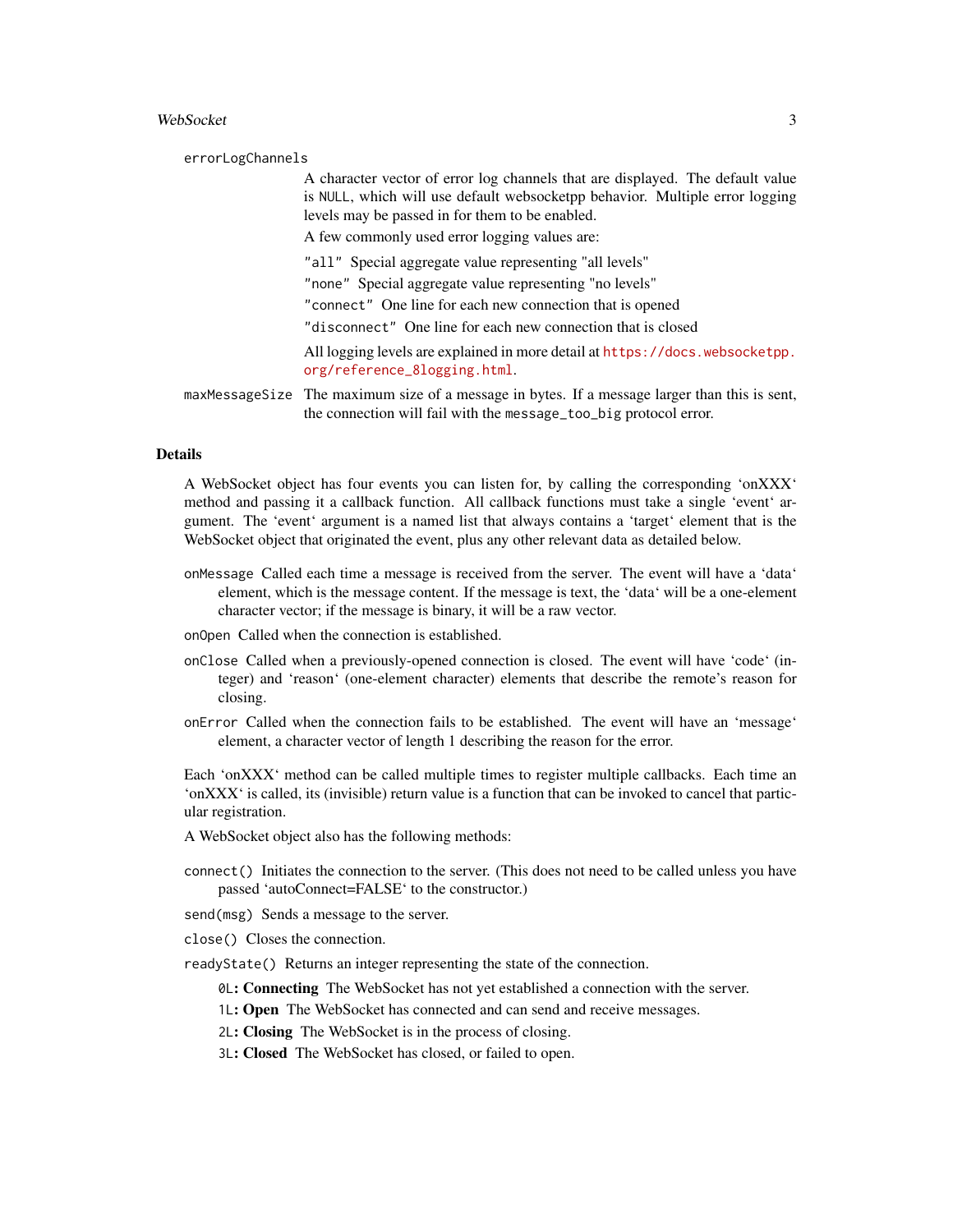- setAccessLogChannels(channels) Enable the websocket Access channels after the websocket's creation. A value of NULL will not enable any new Access channels.
- setErrorLogChannels(channels) Enable the websocket Error channels after the websocket's creation. A value of NULL will not enable any new Error channels.
- clearAccessLogChannels(channels) Disable the websocket Access channels after the websocket's creation. A value of NULL will not clear any existing Access channels.
- clearErrorLogChannels(channels) Disable the websocket Error channels after the websocket's creation. A value of NULL will not clear any existing Error channels.

#### Examples

```
## Only run this example in interactive R sessions
if (interactive()) {
# Create a websocket using the websocket.org test server
ws <- WebSocket$new("ws://echo.websocket.org/")
ws$onMessage(function(event) {
 cat("Client got msg:", event$data, "\n")
})
ws$onClose(function(event) {
 cat("Client disconnected\n")
})
ws$onOpen(function(event) {
 cat("Client connected\n")
})
# Try sending a message with ws$send("hello").
# Close the websocket with ws$close() after you're done with it.
}
```